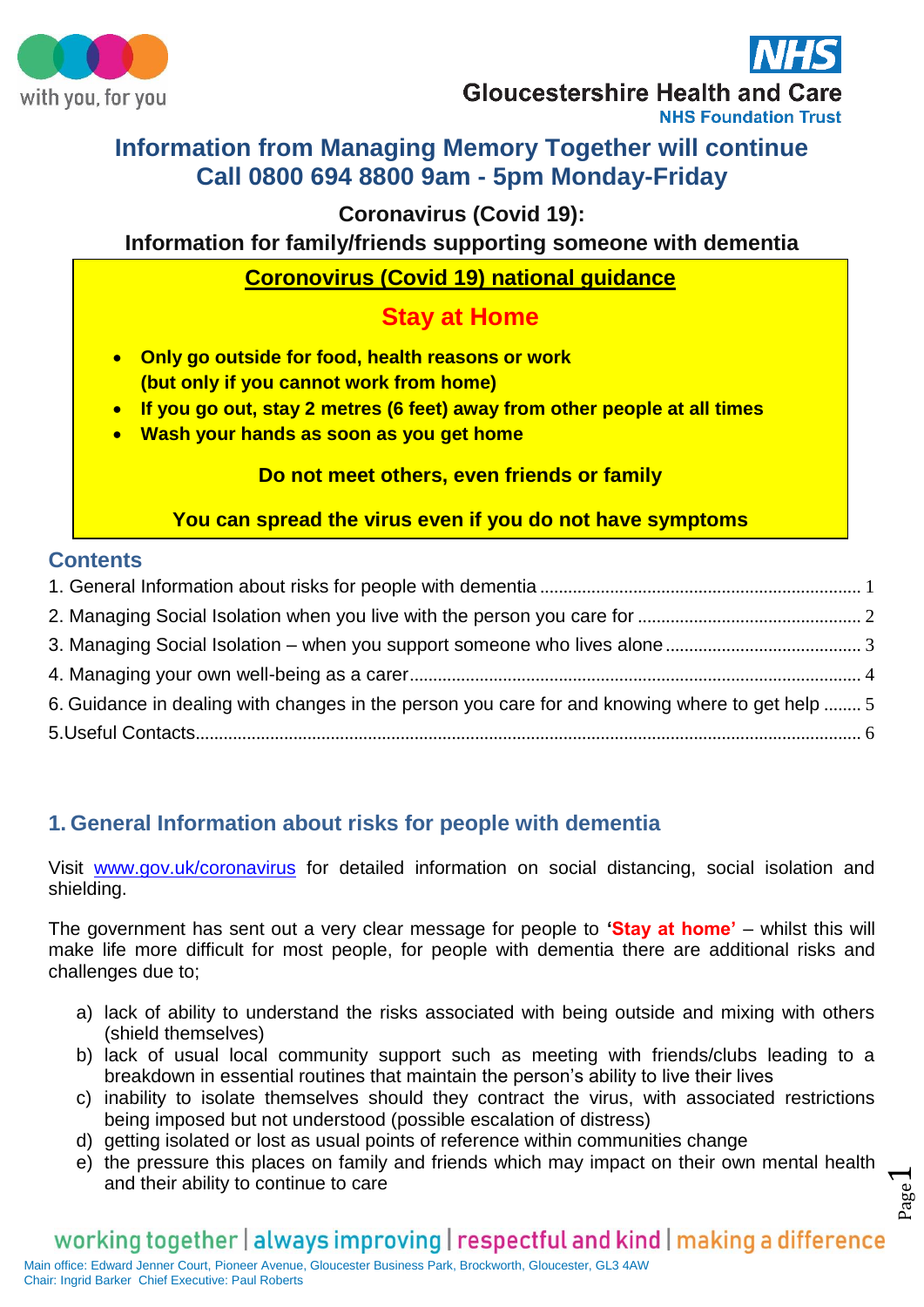# <span id="page-1-0"></span>**2. Managing Social Isolation when you live with the person you care for**

**Essentials:** If you have family/friends who live locally arrange with them to deliver essential supplies, food and medicines. If family are unable to help or you do not have local support then help can be organised via Gloucestershire Community Help Hub (see useful contacts for details)

**Staying connected:** Being at home all the time and not being able to have visitors can feel isolating and at times distressing. Try to;

- stay in touch with family/friends by telephone or video calling
- keep to your usual routines at home
- keep as active as possible- follow some of the TV exercise opportunities

## **See Useful Contacts for details of organisations that can offer support to help reduce social isolation.**

# **When the person you care for does not understand the risks associated with going out and about**

- Repeat the message as often as you can, use written prompts. If you have access to the internet print off posters (see link in useful contacts) or make your own '**Do not go out – you could catch flu'** notice and stick on the inside of the front door. Notices about frequent handwashing can also be put in the bathroom.
- If the person you care for is showing symptoms of Covid 19 (high temperature, dry cough) and they do not have capacity to make decisions relating to being isolated due to the virus, then you should make contact with a health professional to outline and agree what measures to take to keep the person at home. In the first instance check their symptoms online at [www.111.nhs.uk/covid-19](http://www.111.nhs.uk/covid-19) or if you cannot get online telephone **111, you can also call Managing Memory Together 0800 694 8800 (Mon-Fri 9am-5pm) for advice.**
- An example of the sort of measures you could take are that you could lock the doors –and take measures to ensure the person does not leave the house. **You must discuss this with a health professional to agree if this would be in the person's best interests and the best option to take. Contact Managing Memory Together 0800 694 8800 (Mon-Fri 9am-5pm)**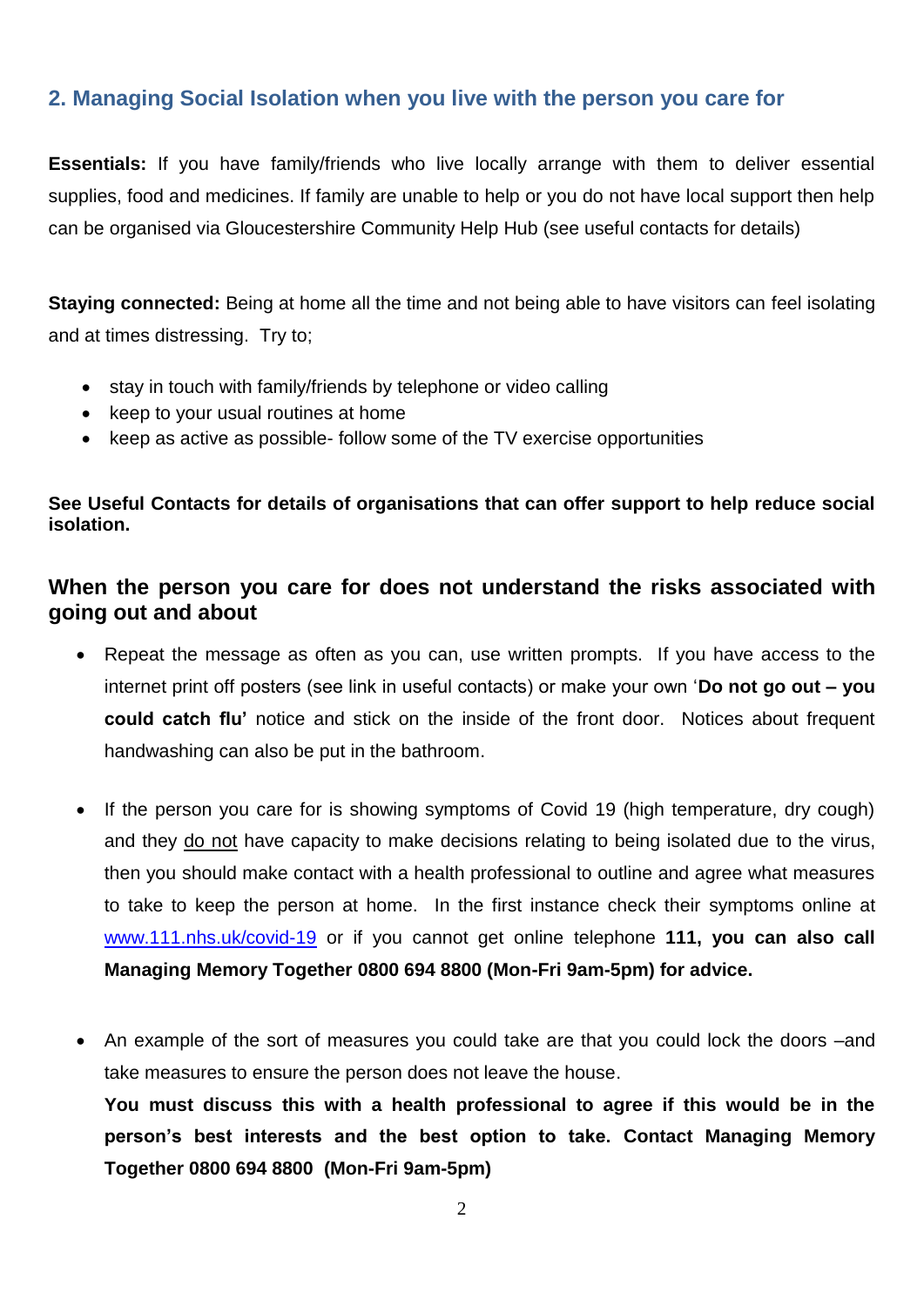# <span id="page-2-0"></span>**3. Managing Social Isolation – when you support someone who lives alone**

With restrictions on travel and not being able to visit supporting someone you care about who has dementia from a distance has additional challenges.

**Essentials:** You may already have a system in place for the delivery of essentials such as food and medication. If for some reason these are unable to continue, or this kind of support is not in place, help can be organised via Gloucestershire Community Help Hub (see useful contacts for details)

## **Staying connected: Being at home all the time and not being able to have visitors can become quite boring and isolating. Try to;**

- Stay in touch by telephone/video calling whatever your usual method is of keeping in touch.
- Encourage the person to keep to their usual routines at home
- Encourage them to keep as active as possible
- Arrange for an agency such as Alzheimer's Society or Age UK to make staying in touch calls.

**See Useful Contacts for details of organisations that can offer support to help reduce social isolation.**

# **When the person you care for does not understand the risks associated with going out and about:**

- Download information and posters from the government website that might help the person to understand the rules relating to social isolation and the need for frequent handwashing etc. ( See useful contacts for details) Managing Memory Together can also help with this.
- In order to support your family member/friend to self-isolate in their home (without suspected Covid 19) you may with their permission involve local support services such as Gloucestershire Community Help Hub, Community Police and services such as Telecare and Adult Social Care. Dementia services such as Managing Memory Together provided by Gloucestershire Health and Care NHS Foundation Trust can also offer help and support to do this. This can be done in the person's best interests if the person does not have capacity to make decisions relating to shielding/isolating. If you have concerns that your family member/friend is still going out and about it would be advisable to contact Managing Memory Together 0800 69 8800 [managingmemory@ghc.nhs.uk](mailto:managingmemory@ghc.nhs.uk) to develop a plan in the person's best interests to support them to stay at home and self-isolate.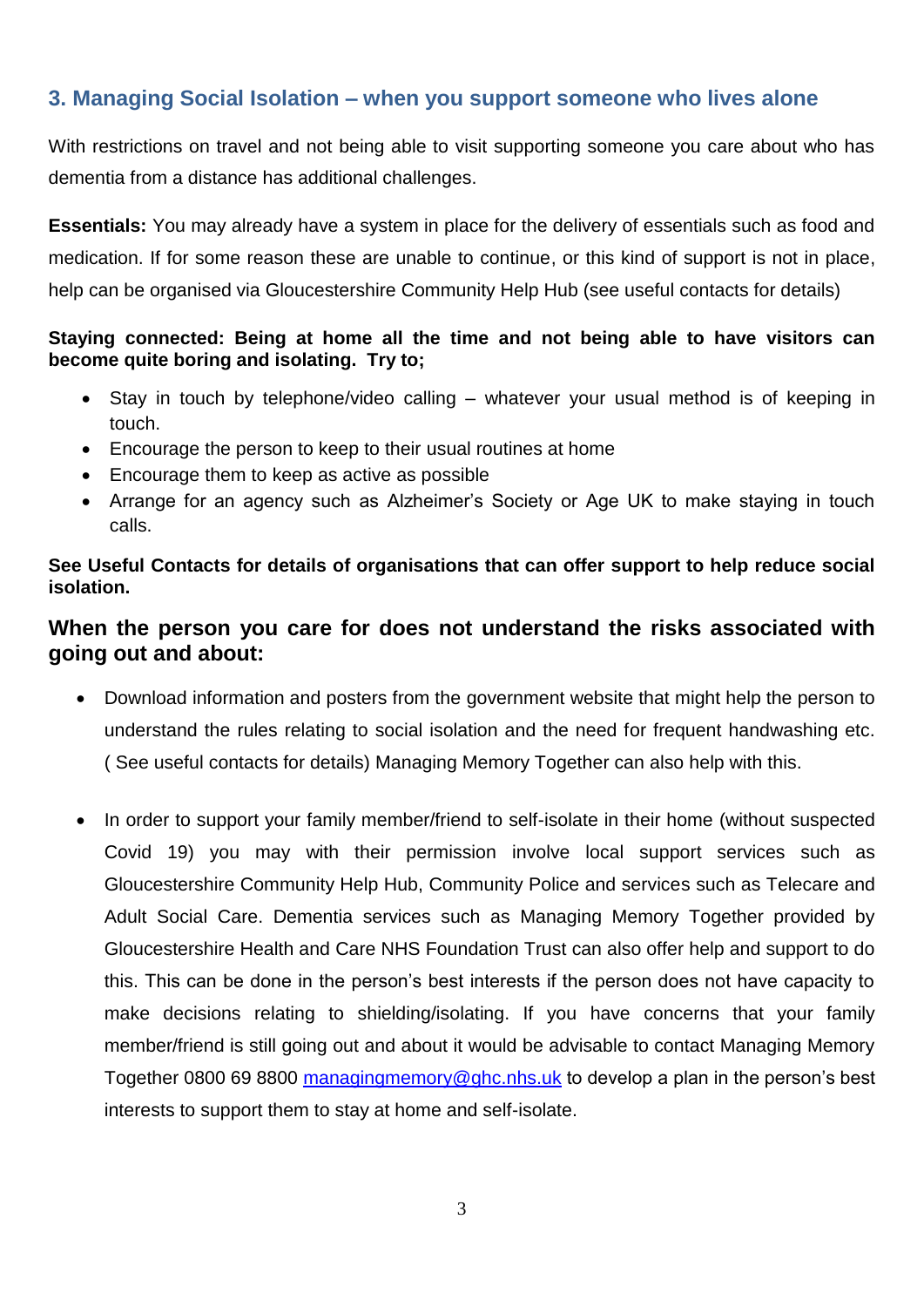# <span id="page-3-0"></span>**4. Managing your own well-being as a carer**

- $\triangleright$  Understand about the virus, how to stay safe at home and what to do if you think you or the person you care for has symptoms (check they symptoms online at [www.111.nhs.uk/covid-19](http://www.111.nhs.uk/covid-19)  or if you cannot get online telephone 111
- $\triangleright$  Whilst it is important to keep in touch with how things are developing try not to read or watch too many programmes about the virus as this may make you feel more anxious and worried
- $\triangleright$  Use music, old TV programmes, films, puzzles, old photographs etc to keep you and the person you care for occupied. If you use the internet you can get more ideas from the **Alzheimer's Society** website (see Useful Contacts for details) You can also telephone **Managing Memory Together** for information and advice about activities
- $\triangleright$  Try to get some exercise walking around the garden, dancing to music or seated exercise. Look out for radio and TV programmes aimed at keeping older people healthy and active during the Coronavirus lockdown
- Join in the online training and events offered by Gloucestershire Carers Hub if you can. You can also ring them for telephone support
- $\triangleright$  Try to find time for yourself to relax not always easy but will make a real difference if you can
- Visit the NHS site Every Mind Matters for information on keeping mentally well and managing stress and anxiety. [www.nhs.uk/oneyou/every-mind-matters](http://www.nhs.uk/oneyou/every-mind-matters) or if you cannot get online call Managing Memory Together for information

## **Free Radios**

The BBC's partners in the initiative have set a set aside thousands of DAB radios to be given away for free to vulnerable people aged over 70. From Monday March 30, anyone can nominate someone for a free radio by completing an online application form at [www.wavelength.org.uk/radiohero](http://www.wavelength.org.uk/radiohero?fbclid=IwAR0_Xo3deaKEVsXIYGV1ZXugOBMkcXT1PGDQGWTcjDkuoozL4Y4C2qF9--U)

The radios have been donated by Argos, Currys PC World, John Lewis & Partners, Pure and Roberts Radio and will be distributed by loneliness charity Wavelength, who provide technology to those in need. Manufacturer Duracell UK will provide batteries. **[www.wavelength.org.uk](http://www.wavelength.org.uk/radiohero?fbclid=IwAR2VqpzdWHnGCAJjdw0ZjKqihxLd3oS3IxaXao1gS9yze966dc19Pup0VCU)**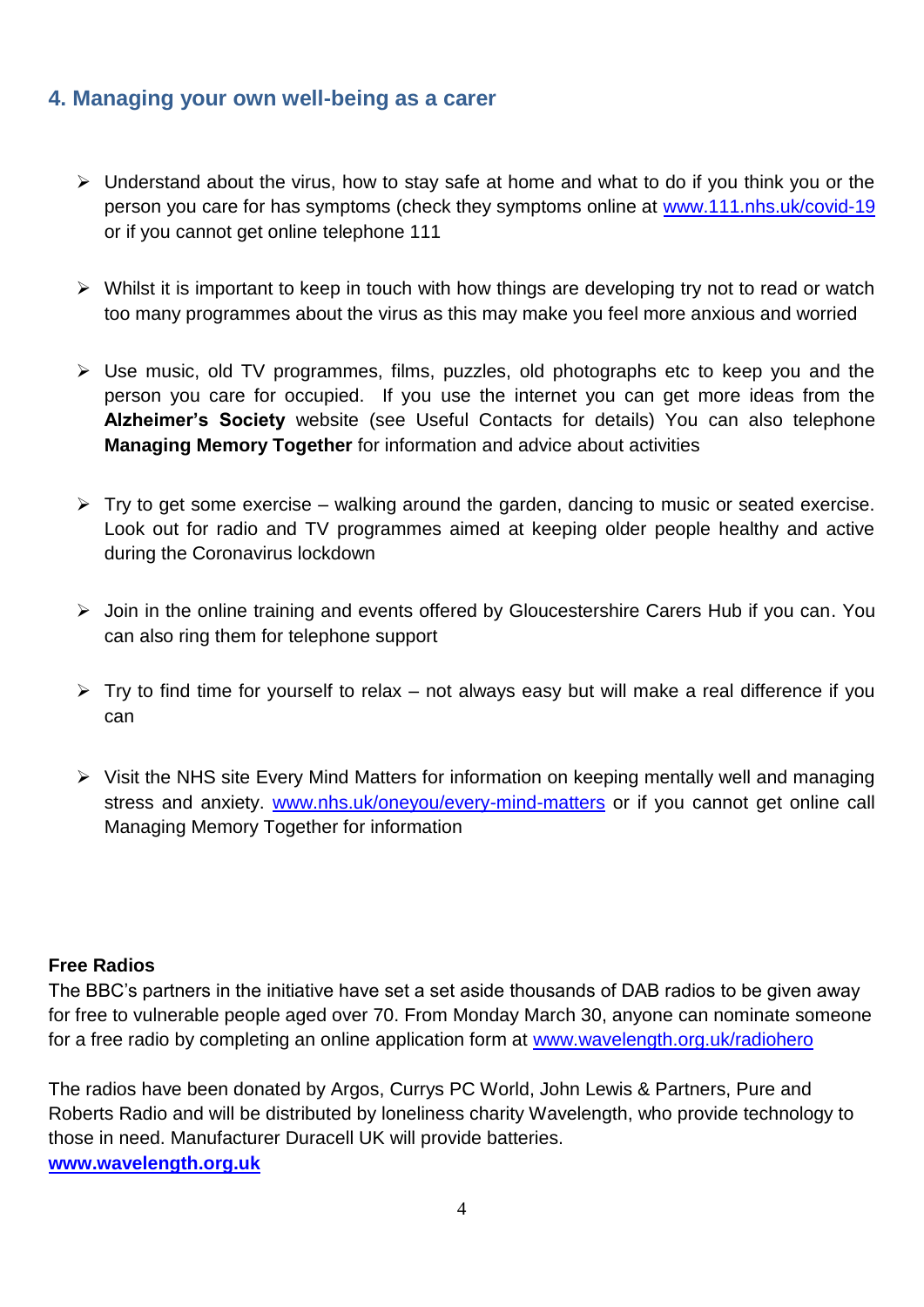# <span id="page-4-0"></span>**6. Guidance in dealing with changes in the person you care for and knowing where to get help**

**Whilst it is important to stay at home and monitor for any signs of Coronavirus, you may also become aware of changes in person you care for, also you yourself may become unwell and not be able to continue to care. The following guidance may be helpful in dealing with changes in the person you care for and knowing where to go to get help.**

#### **Assess the situation**

#### **Has there been a rapid change in the person?**

Rapid changes usually indicate that the person has an infection or is in pain so you should make an appointment with the GP as soon as possible.

If you feel you need advice in the meantime you can call [Managing Memory Together](https://www.ghc.nhs.uk/our-teams-and-services/managing-memory-together/) during office hours 9am-5pm Monday to Friday or out of hours call NHS 111.

**If you or the person you care for is at risk you should seek medical help immediately by calling 999**

# **Have you noticed a gradual deterioration in the person's ability to manage everyday tasks? Are they becoming much more confused?**

**Is the person having hallucinations either for the first time or more frequently?**

Dementia is progressive which means that the person's condition will get worse. However it is still important to seek help and advice if you are concerned.

You can call **Managing Memory Together 0800 694 8800** for advice.

#### **When you call for help explain**

Why you are worried? What has changed? What help you think you or the person you care for needs.

Sometimes (unless it is an emergency) it helps to write things down before you call.

- **National Dementia Helpline (Alzheimer's Society) [0300 222](tel:0300%20222%2011%2022) 11 22 Mon- Wed** 9am-8pm**, Thurs & Fri**  9am-5pm**, Saturday & Sunday** 10am-4pm
- **Dementia UK Helpline** 0800 888 66 78 or email [direct@dementiauk.org](mailto:direct@dementiauk.org) **Mon to Fri** 9am to 9pm **Sat & Sun** 9am to 5pm
- **Samaritans:** Call 116 123 or email [jo@samaritans.org](mailto:jo@samaritans.org) Open 24 hours, 365 days a year
- **Mind:** Call 0300 123 3393, email [info@mind.org.uk](mailto:info@mind.org.uk) or text 86463
- **[Dementia Talking Point](https://forum.alzheimers.org.uk/)** an online community for people with dementia, their family, friends and carers. It's a safe place to ask questions, share your experiences and get advice and support. [www.alzheimers.org.uk](http://www.alzheimers.org.uk/)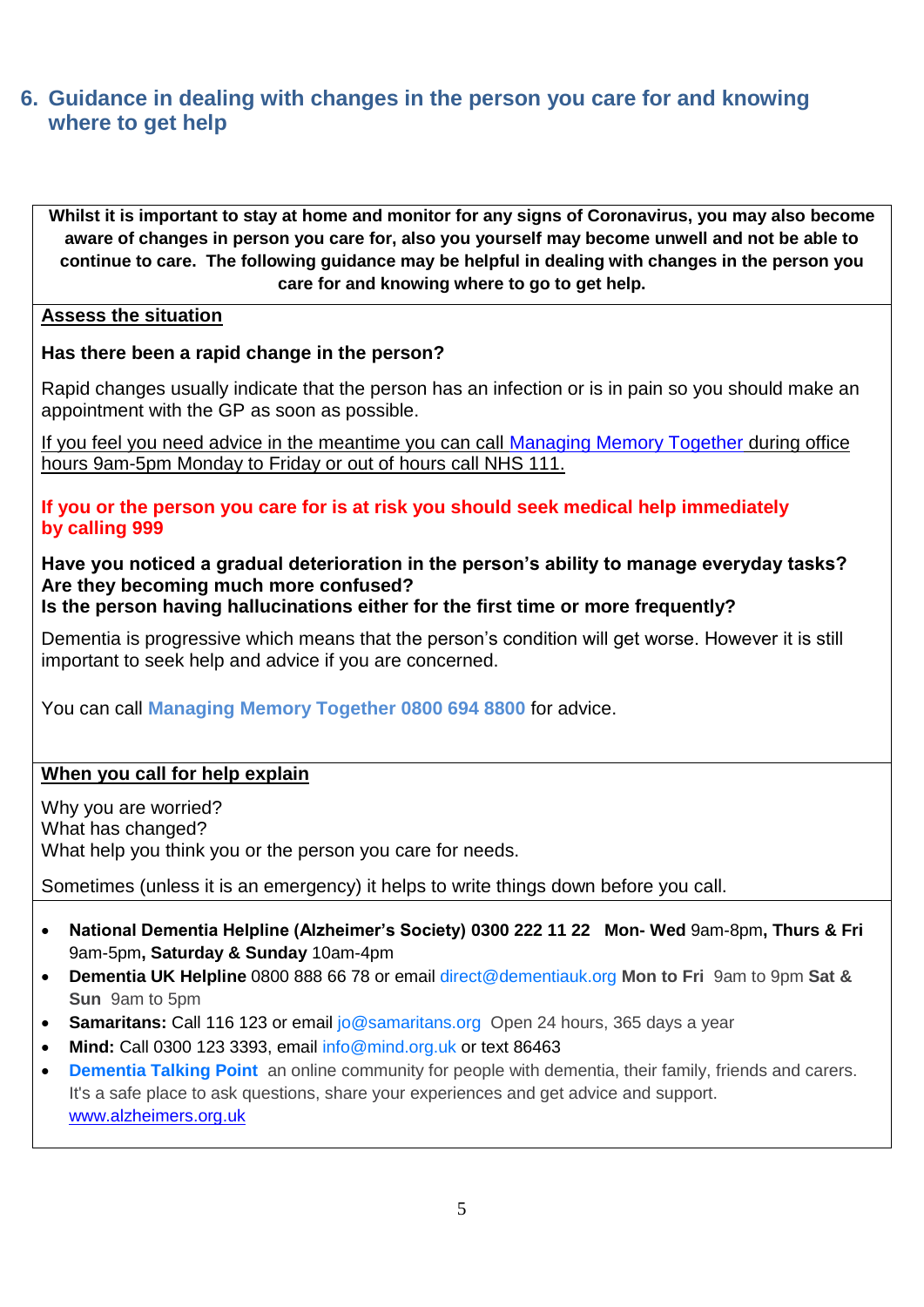# <span id="page-5-0"></span>**5. Useful Contacts**

## **Covid 19 Public Health England Campaign Posters**

Posters can be downloaded [www.campaignresources.phe.gov.uk/resources/campaigns/101-coronavirus-](http://www.campaignresources.phe.gov.uk/resources/campaigns/101-coronavirus-)

#### **Gov.uk provides guidance on how to get support as a vulnerable person:**

Get coronavirus support as a clinically extremely vulnerable person <https://www.gov.uk/coronavirus-extremely-vulnerable>

If you have a medical condition which makes you extremely vulnerable to coronavirus (COVID-19), register and tell us whether or not you need support.

You may have received a letter from the NHS telling you that you're clinically extremely vulnerable, or been contacted by your GP or hospital clinician. If this has not happened by Monday 30 March, contact your GP or clinician after you register with this service.

It may take time for any support offered through this service to arrive. Wherever possible you should continue to rely on friends, family and wider support to help you meet your needs. You can register yourself, **or on behalf of someone else.**

#### **Before you start**

You'll be asked for your NHS number but you can still register if you do not have it. You can find it on any letter the NHS has sent you or on a prescription. This service is available in England. There's separate guidance for: [Northern Ireland](https://www.health-ni.gov.uk/news/latest-update-coronavirus-covid-19-12) [Scotland](https://www.gov.scot/coronavirus-covid-19/) [Wales](https://gov.wales/coronavirus)

#### **Other ways to apply Get coronavirus support as an extremely vulnerable person** Telephone: 0800 028 8327

# **Gloucestershire Community Help Hub ( a new service set up to support people locally)**

You can request support online

[www.gloucestershire.gov.uk/gloucestershires-community-help-hub/use](http://www.gloucestershire.gov.uk/gloucestershires-community-help-hub/use) (not for social care referrals)

Examples of support they can help organise are:

Food delivery, dog walking, picking up prescriptions, putting out bins, staying connected calls, helping sort out appointments etc, Requests will be sent to district council locality hubs to organise help.

If you cannot use online forms call 01452 583519 Mon-Fr 8.30am-5pm Sat-Sun 9am-4pm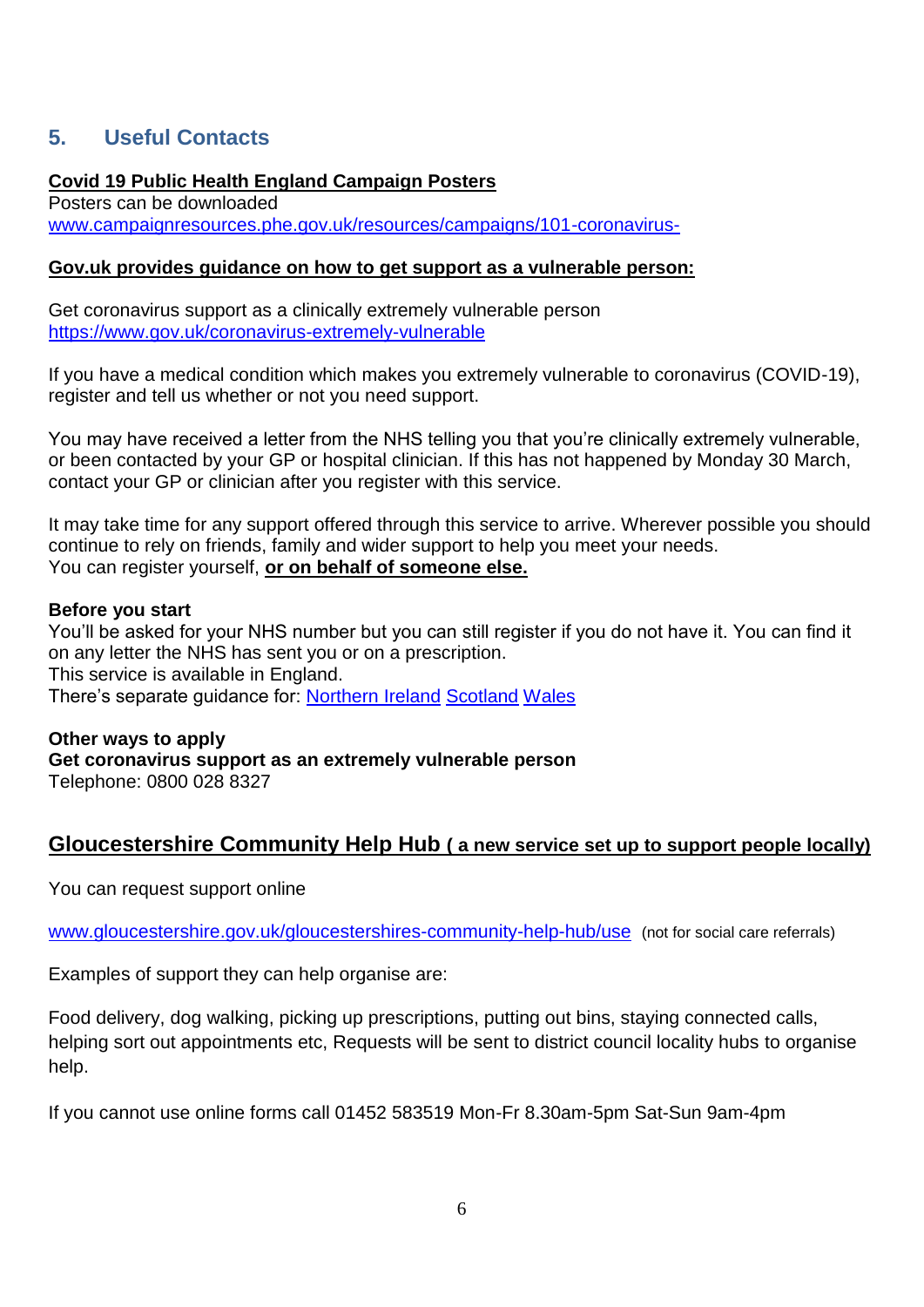## **Police**

Community police can help with gently reminding people that they need to stay at home. They can also help to look out for vulnerable people in their locality.

Check on Gloucestershire Police website under neighbourhoods for contact details of local Officers/PSCO's or Phone 101 [www.police.uk/gloucestershire](http://www.police.uk/gloucestershire)

If you are concerned about the person you support going out and not being able to find their way home you should complete The Herbert Protocol (if you have a red folder you will find a copy in there) you can find out more information and download a form at [www.gloucestershire.police.uk/notices/af/herbert-protocol/](http://www.gloucestershire.police.uk/notices/af/herbert-protocol/) or contact Managing Memory Together 0800 694 8800 managingmemory:ghc.nh.uk who can send you a copy by email or in the post.

# **Telecare**

Telecare equipment uses sensors in the home to monitor potential accidents and emergencies. (e.g. falling, flood, fire etc.) There are activity monitors which can allow a carer to check if the cared for person visits the bathroom or kitchen or if they wander from home. For more information visit [www.gloucestershire.gov.uk/telecare](http://www.gloucestershire.gov.uk/telecare) The website also has an online assessment tool. You can also contact the Adult Helpdesk 01452 426868 for more details

## **Gloucestershire Carers Hub**

Provide information advice and guidance for carers, including advice on benefits, carer' assessment and support planning, carers counselling service and a peer mentoring service. They also manage the Carers Emergency Scheme. Carers can sign up to receive e-newsletters and are invited to training events and trips. They are currently providing support over the phone and through online training events.

Telephone 0300 111 9000 [www.gloucestershirecarershub.co.uk](http://www.gloucestershirecarershub.co.uk/) Email [carers@peopleplus.co.uk](mailto:carers@peopleplus.co.uk)  Social media Facebook- Gloucestershirecarershub Twitter- @GCarersHub Instagram-Gloucestershire\_Carers\_Hub



**For Young Carers** Gloucestershire Young Carers<http://www.glosyoungcarers.org.uk/>01452 733060